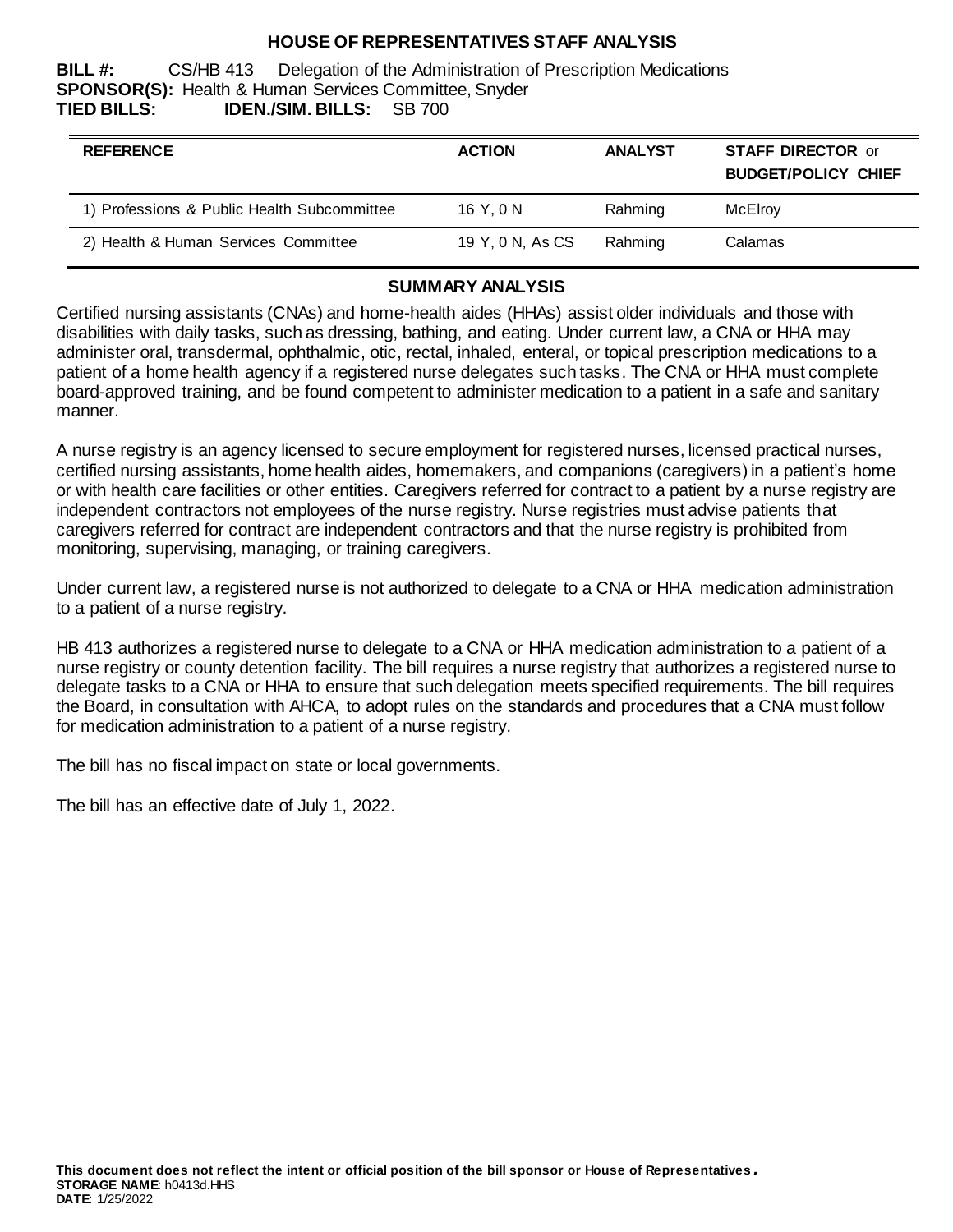## **FULL ANALYSIS**

# **I. SUBSTANTIVE ANALYSIS**

## A. EFFECT OF PROPOSED CHANGES:

## **Present Situation**

#### Florida Direct Care Workers

Direct care workers assist older individuals and those with disabilities with daily tasks, such as dressing, bathing, and eating.<sup>1</sup> They work in many different settings, such as private homes, group homes, residential care facilities, assisted living facilities, skilled nursing facilities, and hospitals.<sup>2</sup> Direct care workers account for 70 to 80 percent of all paid hands-on long-term care and personal assistance for the elderly or disabled.<sup>3</sup>

## <span id="page-1-0"></span>*Nursing Assistants or Nursing Aides*

Nursing assistants or nursing aides generally work in nursing homes, although some work in assisted living facilities, other community-based settings, or hospitals.<sup>4</sup> The Florida Board of Nursing (Board), within the Department of Health, certifies nursing assistants (CNAs) who must, among other things, hold a high school diploma or equivalent, complete a 120-hour board-approved training program, and pass a nursing assistant competency exam.<sup>5</sup> The Board establishes the general scope of practice for CNAs, who perform services under the general supervision<sup>6</sup> of a registered nurse or licensed practical nurse.<sup>7</sup> A CNA may not work independently and may not perform any tasks that require specialized nursing knowledge, judgment, or skills.<sup>8</sup>

## *Home Health Aides*

Home health aides (HHA) provide essentially the same care and services as nursing assistants, but they assist people in their homes or in community settings under the supervision of a nurse or a physical, speech, occupational, or respiratory therapist.<sup>9</sup> In Florida, HHAs are not licensed or certified. However, the Agency for Health Care Administration (AHCA) licenses home health agencies and establishes training requirements for HHAs employed by home health agencies. HHAs who work for state licensed only home health agencies or who work for a nurse registry must complete 40 hours of training or pass an AHCA-developed competency examination.<sup>10</sup> However, HHAs who works for a home health agency certified by Medicare or Medicaid must complete at least 75 hours of training and successfully pass a competency evaluation to meet federal regulations.<sup>11</sup> Nurse Delegation of Duties

<sup>3</sup> Paraprofessional Healthcare Institute, *Who Are Direct-Care Workers?* [https://phinational.org/wp](https://phinational.org/wp-content/uploads/legacy/clearinghouse/NCDCW%20Fact%20Sheet-1.pdf)[content/uploads/legacy/clearinghouse/NCDCW%20Fact%20Sheet-1.pdf](https://phinational.org/wp-content/uploads/legacy/clearinghouse/NCDCW%20Fact%20Sheet-1.pdf) (last visited Nov. 22, 2021). 4 *Id*.

<sup>7</sup> R. 64B9-15.002, F.A.C.

 $\overline{a}$ 

<sup>1</sup> Paraprofessional Healthcare Institute, *Understanding the Direct Care Workforce*, available a[t https://phinational.org/policy](https://phinational.org/policy-research/key-facts-faq/)[research/key-facts-faq/](https://phinational.org/policy-research/key-facts-faq/) (last visited Nov. 22, 2021).

<sup>2</sup> Paraprofessional Healthcare Institute, *Direct Care Workforce 2018 Year in Review*, [https://phinational.org/resource/the-direct-care](https://phinational.org/resource/the-direct-care-workforce-year-in-review-2018/)[workforce-year-in-review-2018/](https://phinational.org/resource/the-direct-care-workforce-year-in-review-2018/)(last visited Nov. 22, 2021).

<sup>5</sup> S. 464.203, F.S., and r. 64B9-15.006, F.A.C. Eighty hours must be classroom instruction and 40 hours must be clinical instruction, 20 of which must be in long term care clinical instruction in a licensed nursing home. 42 C.F.R. § 483.152 requires 75 hours of training; Florida training requirements exceed the federal minimum training requirements.

<sup>&</sup>lt;sup>6</sup> Under general supervision, the registered nurse or licensed practical nurse does not need to be present but must be available for consultation and advice, either in person or by a communication device. R. 64B9-15.001(6), F.A.C

<sup>8</sup> *Id.*

<sup>&</sup>lt;sup>9</sup> Supra not[e 3.](#page-1-0) If the only service the home health agency provides is physical, speech, or occupational therapy, in addition to home health aide or CNA services, a licensed therapist may provide supervision.R. 59A-8.0095, F.A.C.  $10$  R. 59A-8.0095(5)(d).

<sup>11</sup> 42 C.F.R. § 484.80. *See also*, Agency for Health Care Administration, *Home Health Aides,* available at

[https://ahca.myflorida.com/MCHQ/Health\\_Facility\\_Regulation/Lab\\_HomeServ/HHA/Home\\_health\\_aides.shtml](https://ahca.myflorida.com/MCHQ/Health_Facility_Regulation/Lab_HomeServ/HHA/Home_health_aides.shtml) (last visited Nov. 22,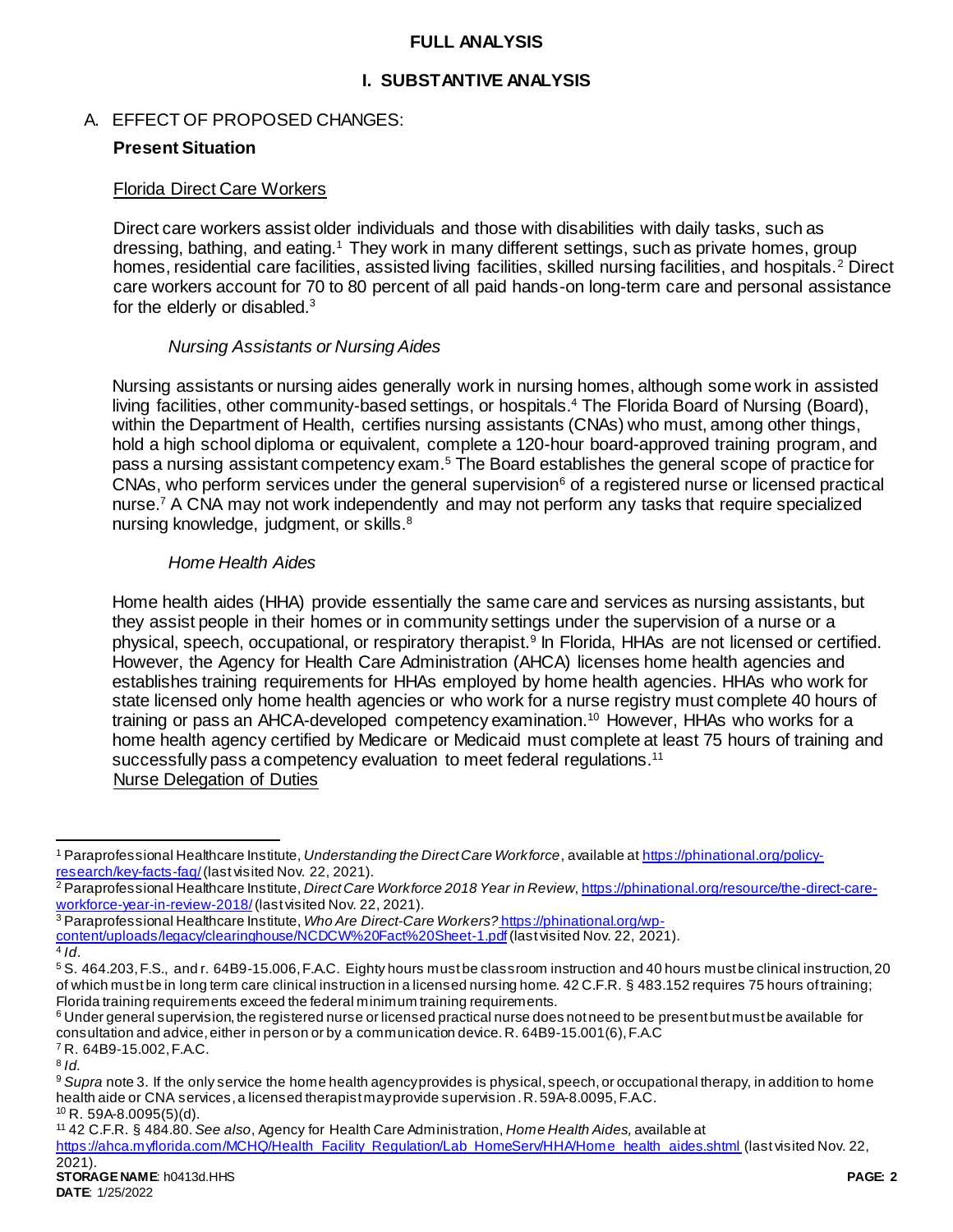Under current law, a registered nurse is authorized to delegate any task, including medication administration, to a CNA or  $HHA<sub>12</sub>$  if the registered nurse determines that the CNA or HHA is competent to perform the task, the task is delegable under federal law, and the task:<sup>13</sup>

- Is within the nurse's scope of practice;
- Frequently recurs in the routine care of a patient or group of patients;
- Is performed according to an established sequence of steps;
- Involves little or no modification from one patient to another;
- May be performed with a predictable outcome;
- Does not inherently involve ongoing assessment, interpretation, or clinical judgement; and
- Does not endanger a patient's life or well-being.

#### *Medication Administration*

Medication administration is to obtain and provide a single dose of a medication to a patient for his or her consumption.<sup>14</sup> Currently, a CNA or HHA may administer oral, transdermal, ophthalmic, otic, rectal, inhaled, enteral, or topical prescription medications to a patient of a home health agency if a registered nurse delegates such tasks to the CNA and the CNA:<sup>15</sup>

- Has completed a 6-hour training course approved by the Board; and
- Has been found competent to administer medication to a patient in a safe and sanitary manner.

A registered nurse or physician must conduct the training and determine whether the CNA or HHA can competently administer medication, and annually validate such competency.<sup>16</sup> A registered nurse is prohibited from delegating the administration of medications listed as Schedule II, Schedule III, or Schedule IV controlled substances.<sup>17</sup>

Current law requires the Board and AHCA to adopt rules, in consultation with each other, on the standards and procedures that a CNA or HHA must follow for medication administration to a patient of a home health agency.<sup>18</sup> Such rules must address qualifications for trainers, medication label requirements, documentation and recordkeeping, storage and disposal of medication, instructions for safe medication administration, informed consent, training curriculum, and validation procedures.<sup>19</sup>

Under current law, a registered nurse is not authorized to delegate to a CNA or HHA medication administration to a patient of a nurse registry.

#### Nurse Registries

A nurse registry is an agency licensed to secure employment for registered nurses, licensed practical nurses, certified nursing assistants, home health aides, homemakers, and companions (caregivers) in a patient's home or with health care facilities or other entities.<sup>20</sup> Nurse registries are governed by part II of chapter 408, F.S.,<sup>21</sup> associated rules in Chapter 59A-35, F.A.C., and the nurse registry rules in Chapter 59A-18, F.A.C. A nurse registry must be licensed by AHCA to offer contracts in Florida.<sup>22</sup>

 $16$  *Id.* 

l

<sup>22</sup> S. 400.506(1), F.S.

**STORAGE NAME**: h0413d.HHS **PAGE: 3 DATE**: 1/25/2022

<sup>12</sup> Ss. 400.489 and 464.2035, F.S. Home health aide includes those CNAs who work in positions that work as home health aides or equivalent positions.

<sup>13</sup> Ss. 400.489 and 464.0156, F.S.

<sup>14</sup> S. 465.003, F.S.

<sup>15</sup> Ss. 400.489(1) and 464.2035(1), F.S.

<sup>17</sup> S. 464.0156(1), F.S <sup>18</sup> Ss. 400.489(3) and 464.2035(3), F.S.

 $19$  *Id.* 

<sup>20</sup> S. 400.462(21), F.S.

 $21$  S. 400.506(2), F.S. A nurse registry is also governed by the provisions in s. 400.506, F.S.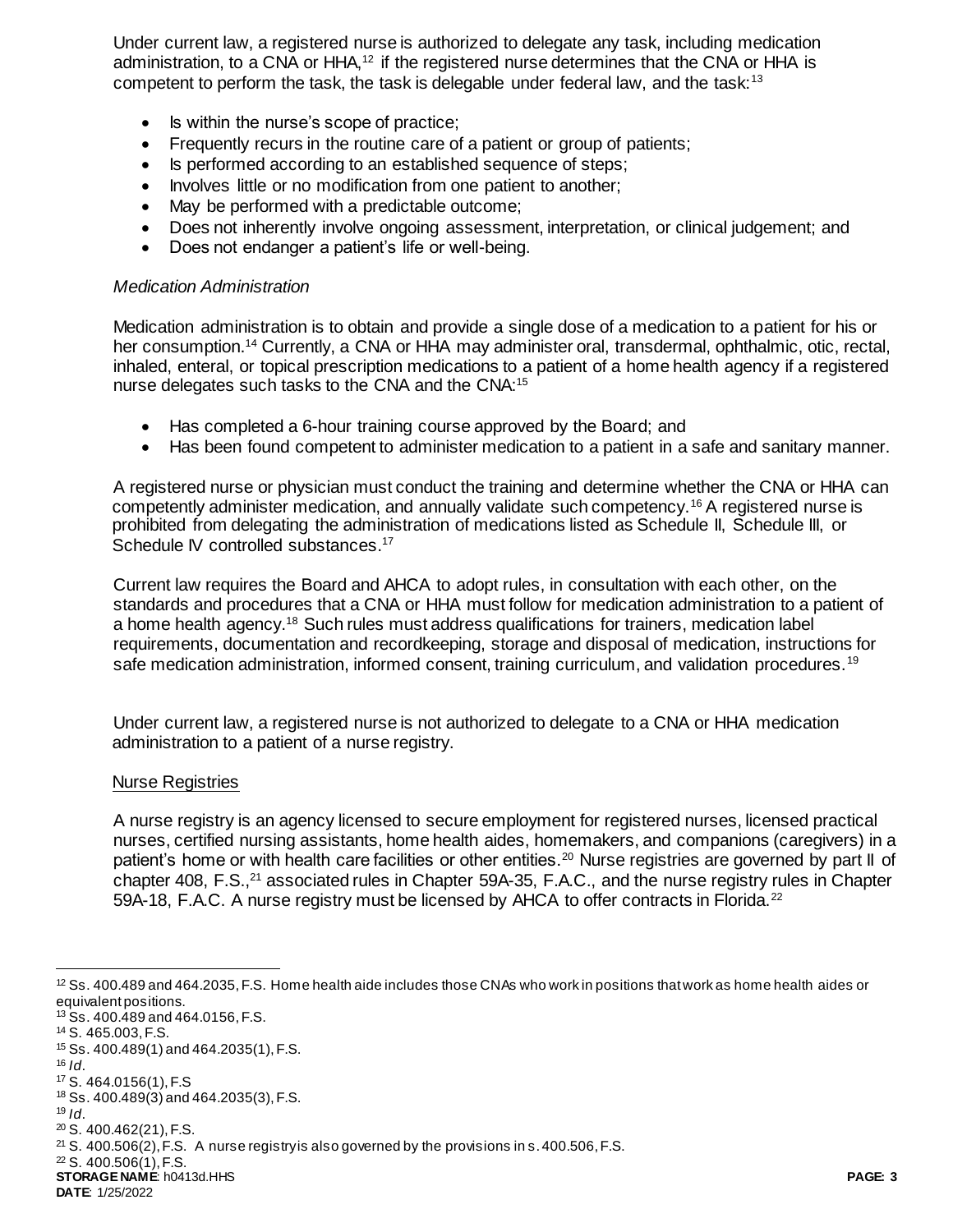A caregiver referred by a nurse registry for contract in a private residences who is not a nurse licensed under part I of chapter 464, such as a CNA or HHA, may only provide patient services or care for which they have been certified or trained to perform under current law or rules of AHCA or the Department of Business and Professional Regulation.<sup>23</sup> Providing services beyond their authorized scope constitutes the unauthorized practice of medicine or a violation of the Nurse Practice Act and is subject to punishment as provided under current law.

A caregiver referred for contract to a patient by a nurse registry is an independent contractor, not an employee of the nurse registry.<sup>24</sup> Nurse registries must advise patients that a caregiver referred for contract is an independent contractor and that the nurse registry is prohibited from monitoring, supervising, managing, or training the caregiver.<sup>25</sup>

# County Detention Facility

Under current law, registered nurses are not authorized to delegate medication administration to CNAs and home health aides in a county detention facility, which includes a county jail, stockade, work camp, residential probation center, and any other place a county or county officer uses to detain persons charged with or convicted of crimes.<sup>26</sup> It does not include a municipal detention facility.<sup>27</sup>

## **Effect of Proposed Bill**

HB 413 authorizes a registered nurse to delegate to a CNA or HHA medication administration to a patient of a nurse registry or county detention facility. The bill requires a nurse registry that authorizes a registered nurse to delegate tasks to a CNA or HHA to ensure that such delegation meets the requirements of chapter 400, chapter 464, and the rules adopted thereunder.

The bill requires the Board, in consultation with AHCA, to adopt rules on the standards and procedures that a CNA must follow for medication administration to a patient of a nurse registry.

The bill has an effective date of July 1, 2022.

- B. SECTION DIRECTORY:
	- **Section 1:** Amends s. 400.506, relating to the licensure of nurse registries.
	- **Section 2:** Amends s. 464.0156, relating to the delegation of duties.
	- **Section 3:** Amends s. 464.2035, relating to the administration of medication.
	- **Section 4:** Provides an effective date of July 1, 2022.

# **II. FISCAL ANALYSIS & ECONOMIC IMPACT STATEMENT**

- A. FISCAL IMPACT ON STATE GOVERNMENT:
	- 1. Revenues:

None.

2. Expenditures:

None.

# B. FISCAL IMPACT ON LOCAL GOVERNMENTS:

l

<sup>23</sup> S. 400.506(7).

 $24$  S. 400.506(6)(d).

 $25$  S. 400.506(6)(e).

<sup>26</sup> S. 951.23(1)(a), F.S.

**STORAGE NAME**: h0413d.HHS **PAGE: 4**  $27$  "Municipal detention facility" means a city jail, a city stockade, a city prison camp, and any other place except a county detention facility used by a municipality or municipal officer for the detention of persons charged with or convicted of violation of m unicipal laws or ordinances. S. 951.23(1)(d), F.S.